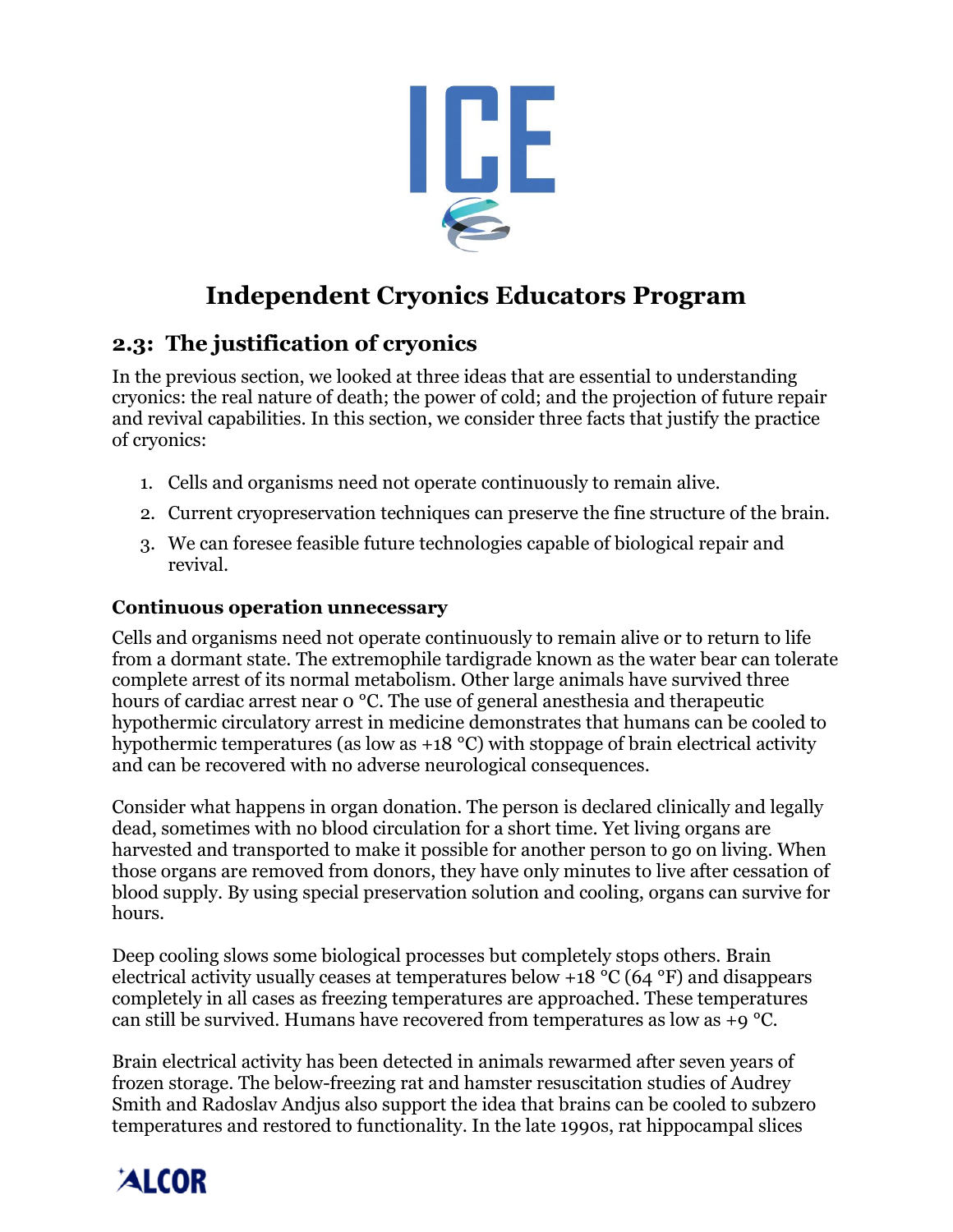were vitrified and then recovered from -130 °C without loss of viability and with excellent ultrastructural preservation.

#### **The fine structure of the brain can be preserved**

Although electrical activity in the brain is necessary for consciousness, it is not necessary for preservation of long-term memories and other aspects of personality. We know for certain since neuro-electrical activity ceases during deep hypothermia, interrupted blood circulation, and certain types of coma that people have recovered from. The pattern of electrical activity when a brain is active is determined by its underlying structure – the ways that neurons are connected as well as the physical state of the neurons. So long as the brain's physical structure is preserved, the potential for consciousness is maintained.

Cell bodies, cell membranes, synapses, mitochondria, general axon and dendrite patterns, metabolites such as neurotransmitters, chemical constituents such as proteins and nucleic acids, and general brain architecture are preserved reasonably well or excellently with current techniques.

We have several lines of evidence for believing that the microstructure of the brain is preserved through cryonics– at least under reasonably good conditions. On a relatively crude level, CT scans show how well a particular individual's brain has been protected against ice formation. Ice will damage cell membranes but does not destroy neurons. Sufficient structure may well exist even in frozen brains. When brains are protected against ice formation through partial or complete vitrification, damage is massively reduced. We can then expect good preservation of brain structure.

We can infer much from the common observation of a high level of functional recovery of frozen-thawed brains, brain tissue, or brain cells which depends on a high degree of both local and long-range ultrastructural integrity. Robust preservation has almost always been found whenever either brain structure or brain function has been evaluated after freezing to low temperatures and thawing. In some cases, good preservation has been documented in the complete absence of vitrification or cryoprotection.

Electron micrograph (EM) studies of vitrified neural tissue as well as vitrified rabbit kidney show remarkably good preservation of tissue ultrastructure. A 2004 study showed no ice damage in a vitrified rabbit brain. A 2016 study showed images of rabbit brain structure indistinguishable from controls when a chemical fixative was used before vitrification. Another study found that nematodes could not only be revived after cryopreservation but also demonstrated retention of imprinting memory of tasks learned before cryopreservation. The evidence in favor of preservation of brain microstructure through cryopreservation continues to grow.

#### **Feasible future technologies capable of biological repair and revival**

Memory and personality do not depend on continuous operation of the brain. The person remains potentially viable so long as the relevant neural structures are preserved. What remains is to plausibly envision a means of eventually being able to repair the damage of the dying process and any additional damage from the cryopreservation process and then revive patients.

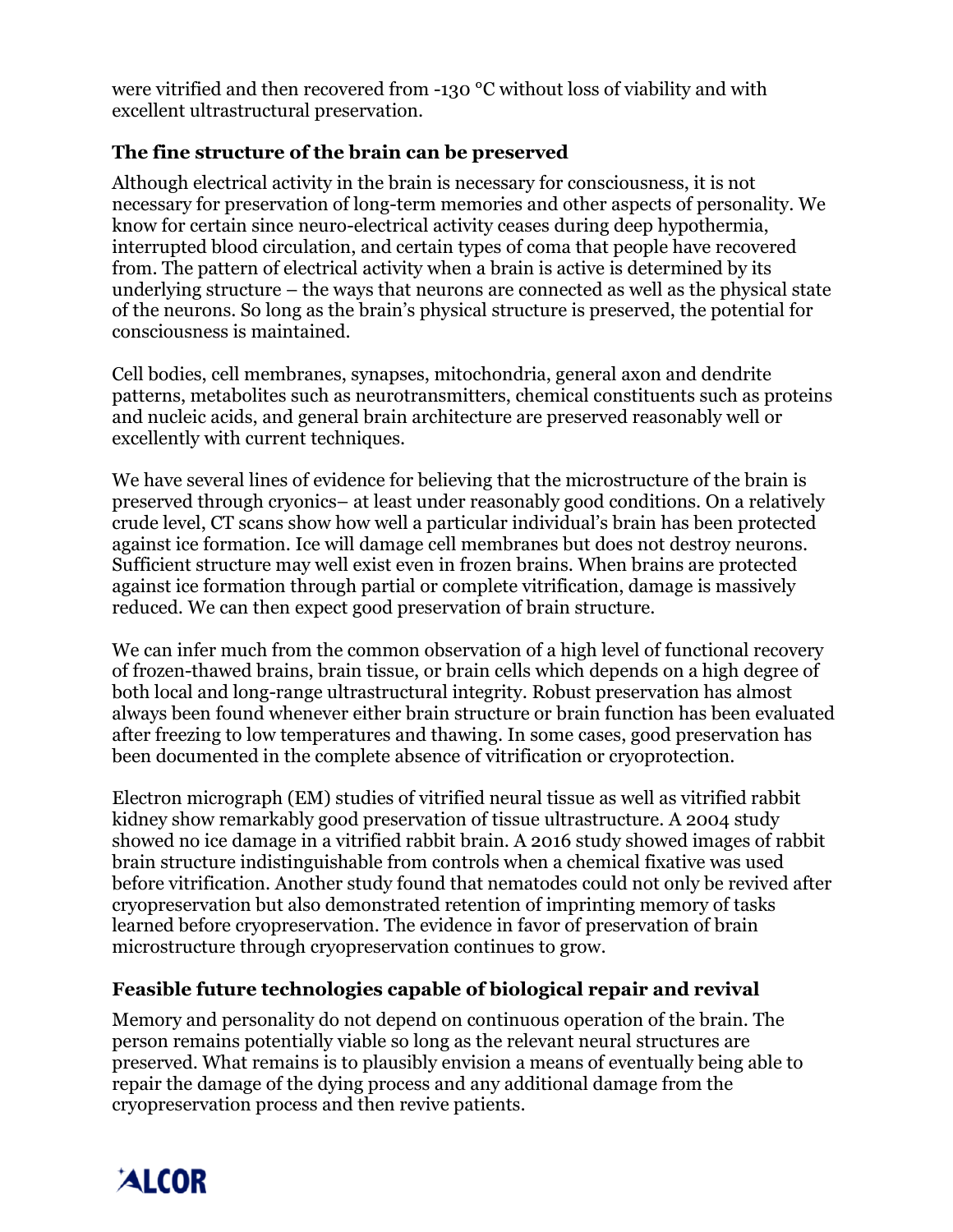Early on in cryonics, the argument for eventual future repair and revival was more speculative. However, speculative does not mean unsupported. The core argument was that:

- repair of cryopreserved patients requires technologies far more advanced than today's but those technologies violate no physical laws
- given enough time, technology will advance far enough to enable repair and revival
- cryopreservation provides the time necessary for technology to advance

For many cases – including those who are preserved within the capability of current cryoprotectants – we will need the ability to repair cells at the molecular level before revival of cryonics cases can take place. Cell repair is likely to be applied in four ways:

1. Treatment of the disease or insult that prompted the cryopreservation of the patient.

2. Repair of ischemic injury resulting from delays between pronouncement of legal death and the start of cryonics stabilization procedures.

3. Repair of damage incurred during the cryopreservation process itself.

4. Reversal of the aging process and associated co-morbidities.

The technical feasibility of cryonics does not depend exclusively on a particular conception of cell repair technologies. The **biological approach** to cell repair notes that evolution demonstrates the technical feasibility of manipulation of matter at the molecular level. Bio-nanotechnology aims to harness, modify, and guide biomolecules to accomplish new tasks.

The **mechanosynthesis** (or deterministic nanotechnology) **approach** instead directs molecules towards desired configurations through the use of mechanical means, as opposed to chemosynthesis which involves the interaction of molecules through random motion in an aqueous medium.

Whatever specific approach ends up being used, such technology could repair and/or regenerate every cell and tissue in the body if necessary. Technology of this kind will mean that any patient retaining inferable brain structure (the physical basis of their mind) will be viable and recoverable.

This is the argument for why cryonics should work, even though it is not reversible today.

### **References and Further reading**

https://www.alcor.org/library/the-cryobiological-case-for-cryonics/

Medical Time Travel, by Brian Wowk. https://www.alcor.org/library/medical-time-travel/

The Arrest of Biological Time as a Bridge to Engineered Negligible Senescence, by Jerry Lemler, M.D., Steven B. Harris, M.D, Charles Platt, and Todd M. Huffman